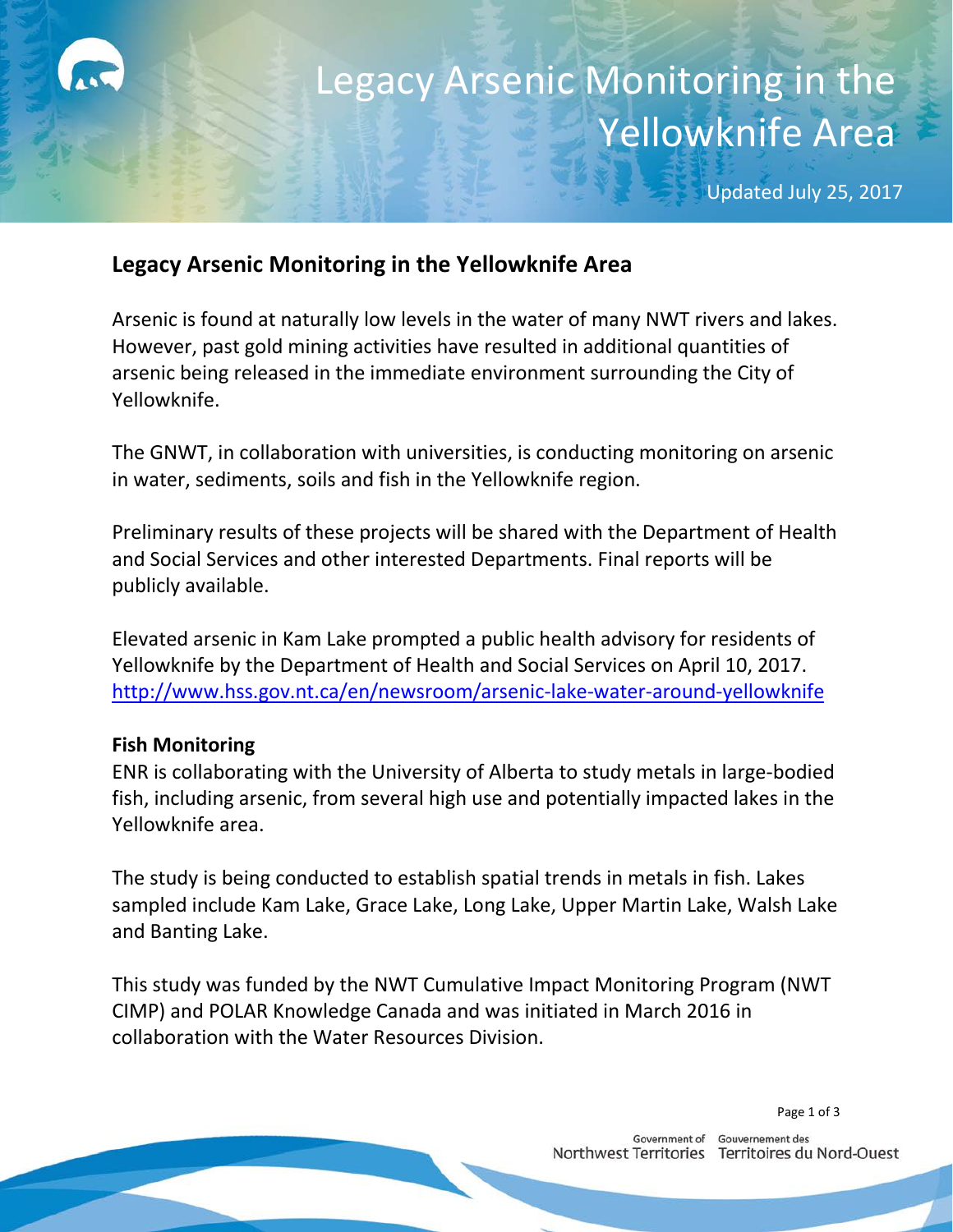## Legacy Arsenic Monitoring in the Yellowknife Area

Updated July 25, 2017

Northern Pike and Lake Whitefish were the target species based on species distribution and density. The results of this regional study will give us a better understanding of mercury and other metals in tissue of large-bodies fish.

Fish samples were sent to the University of Alberta and the University of Ottawa for metals analysis.

Sampling is also planned for Chitty Lake and Alexie Lake in Spring 2018. A report will be released publically in 2019.

#### **Water Monitoring**

ENR conducted under ice water quality monitoring on April 18, 2017 at Kam Lake and Grace Lake.

Total and dissolved arsenic in water was similar to measurements from 2014 by the University of Ottawa and less than half what was found in 1989-1991.

Average arsenic in Kam Lake and Grace Lake in April 2017 were 240 and 15 ppb respectively. Results are consistent with recent Surveillance Network Program sampling done by Miramar Northern Mining Limited under its existing water licence.

Guidelines for the protection of aquatic life are set at 5 ppb and Health Canada drinking water guidelines are 10 ppb.

Water sampling was also conducted on Kam Lake and Grace Lake in late May 2017. Results are being reviewed and will be released publicly in the near future. Additional sampling is planned for late August/early September 2017.

Page 2 of 3